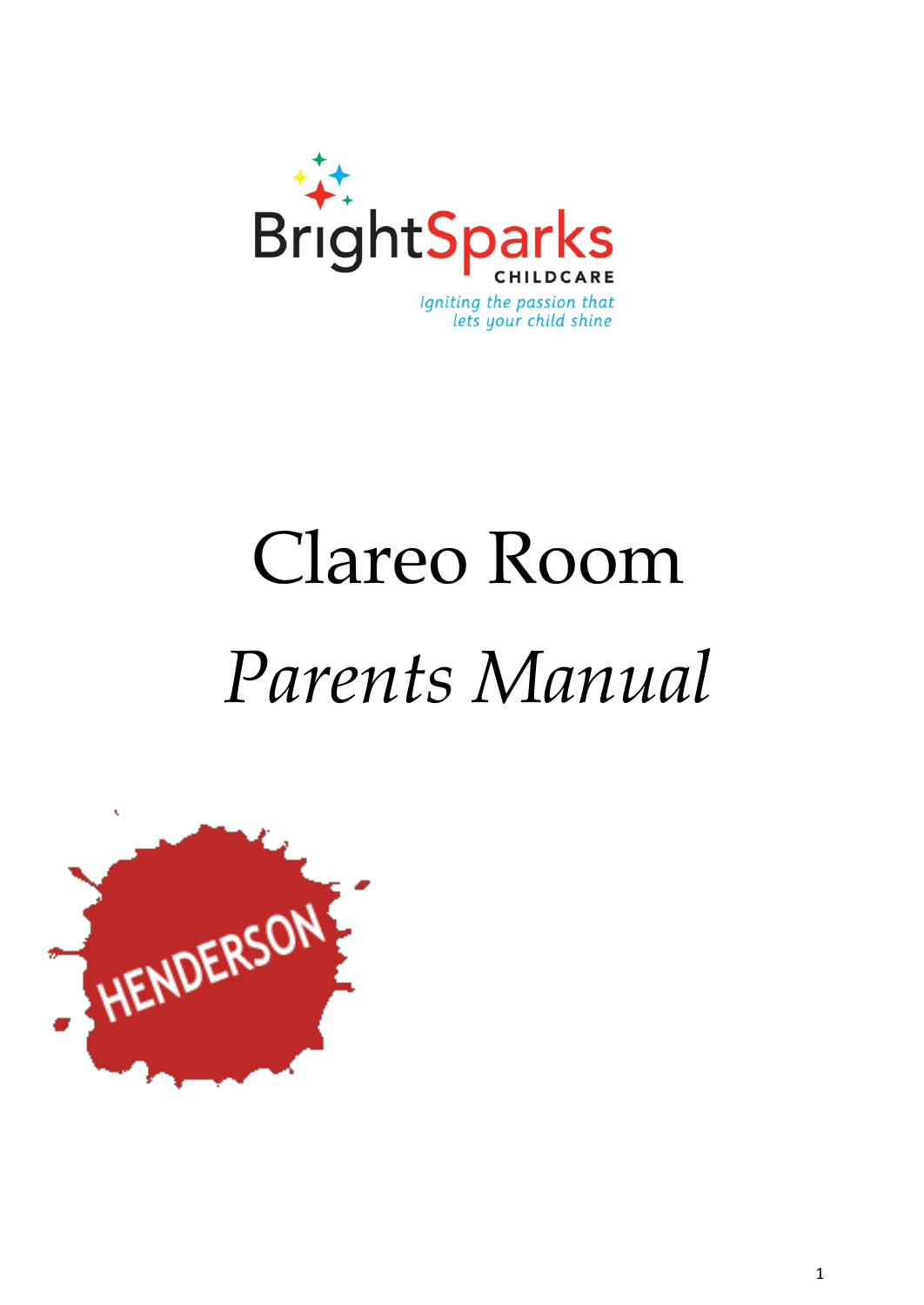## **Welcome to the Clareo Room**

A very warm welcome to our new children and parents. We hope you will have a wonderful time in the Clareo Room. The purpose of this manual is to give all Tiaho parents a good understanding of the Tiaho setting, its teachers and other details that are of great importance.

We have a friendly, open door-policy so feel free to ask anything, drop in anytime and stay for a while. You will see happy, sociable children and teachers.

In this room the children are engaging in various activities that promotes developmental milestones and exploration which enhances their abilities.



**Introducing: Barbara Reneti Head Teacher – Infant & Toddlers Centre Diploma of Teaching - ECE Full Registration**

I have worked in the Early Childhood Education sector for the past 10 years working with a range of children from  $0 - 5$  year olds. My passion is to ignite the learning and development skills necessary for our children to become competent, confident learners who are able to express their thoughts and ideas through various mediums. I believe that each child is uniquely different to that of another and that they learn through interacting with different children challenging their minds and bodies to explore the possibilities available to them on a daily basis. I love working alongside our young children as it provokes and stimulates them to think outside the box to explore the impossible and create the unthinkable. It is truly a blessing to see them connect the dots that hold importance to them in their lives.



### **The Clareo Teaching Team**

**Introducing: Sreeja Menon – Teacher Bachelor of Teaching ECE Full Registration**

Working in early childhood education and care has offered me a challenging and rewarding career, enhancing the lives of infants, toddlers and young children, providing support for families / whanau in relation to parenting and care giving. I believe that the early years of life are a critical influence on the child's lifelong learning and it is my responsibility as a teacher to make children's base strong by facilitating my best learning and providing children with a variety of tools they need to be successful in their lives.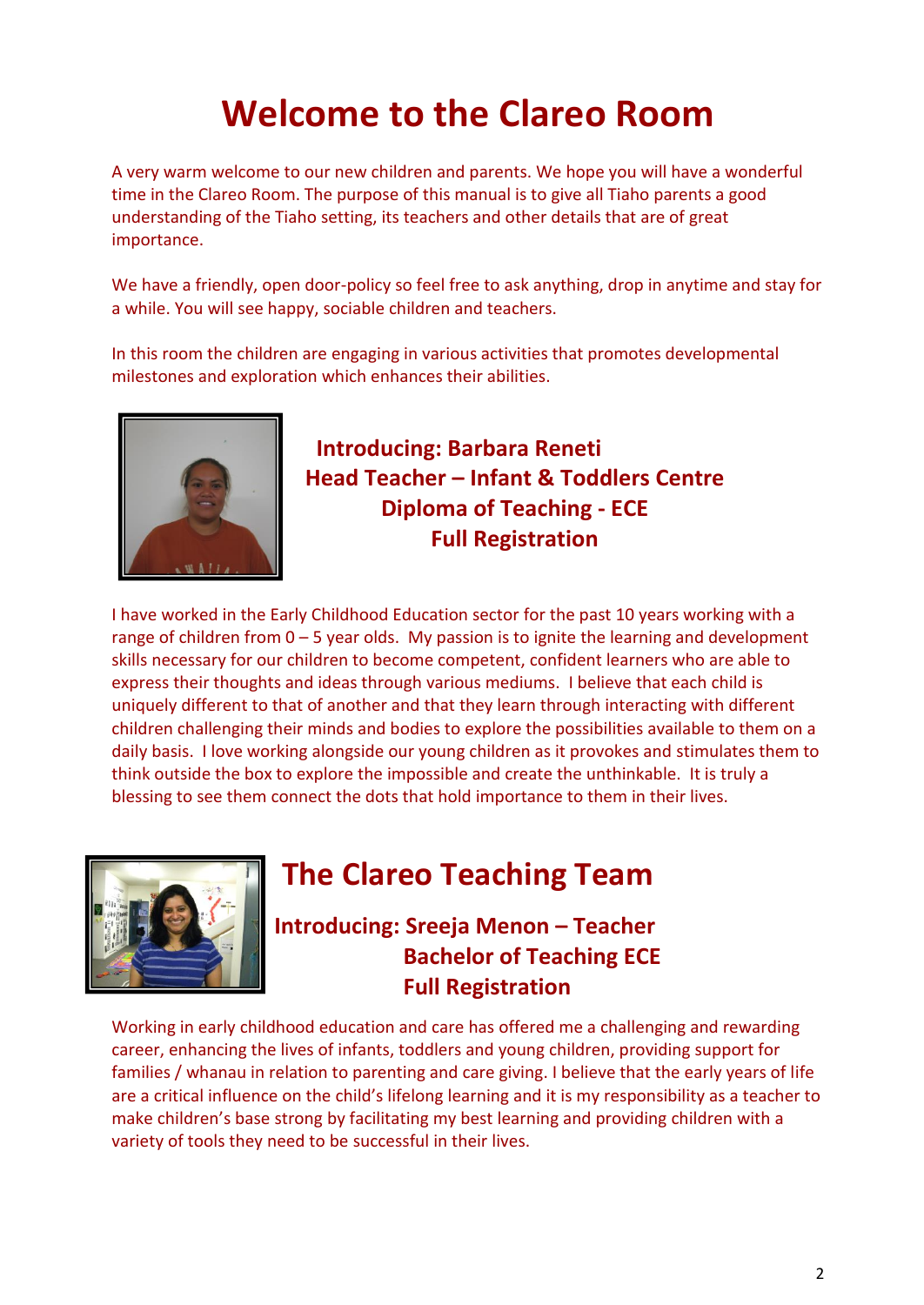

### **Introducing: Belmira Taites – Teacher Post Graduate Diploma – ECE Full Registration**

Kia Ora, my passion towards teaching has led me into the Early Childhood Education sector. I believe each child is unique and I aim at supporting each child's development as I enhance their learning through guided participation, scaffolding and interacting during their play. I want to empower children to become young achievers, competent and confident in their journey through life.

For me a positive attitude and respect are important practices in my daily interactions with children, parents and colleagues in the centre. I look forward to building trust and a working relationship with you and your children in Clareo.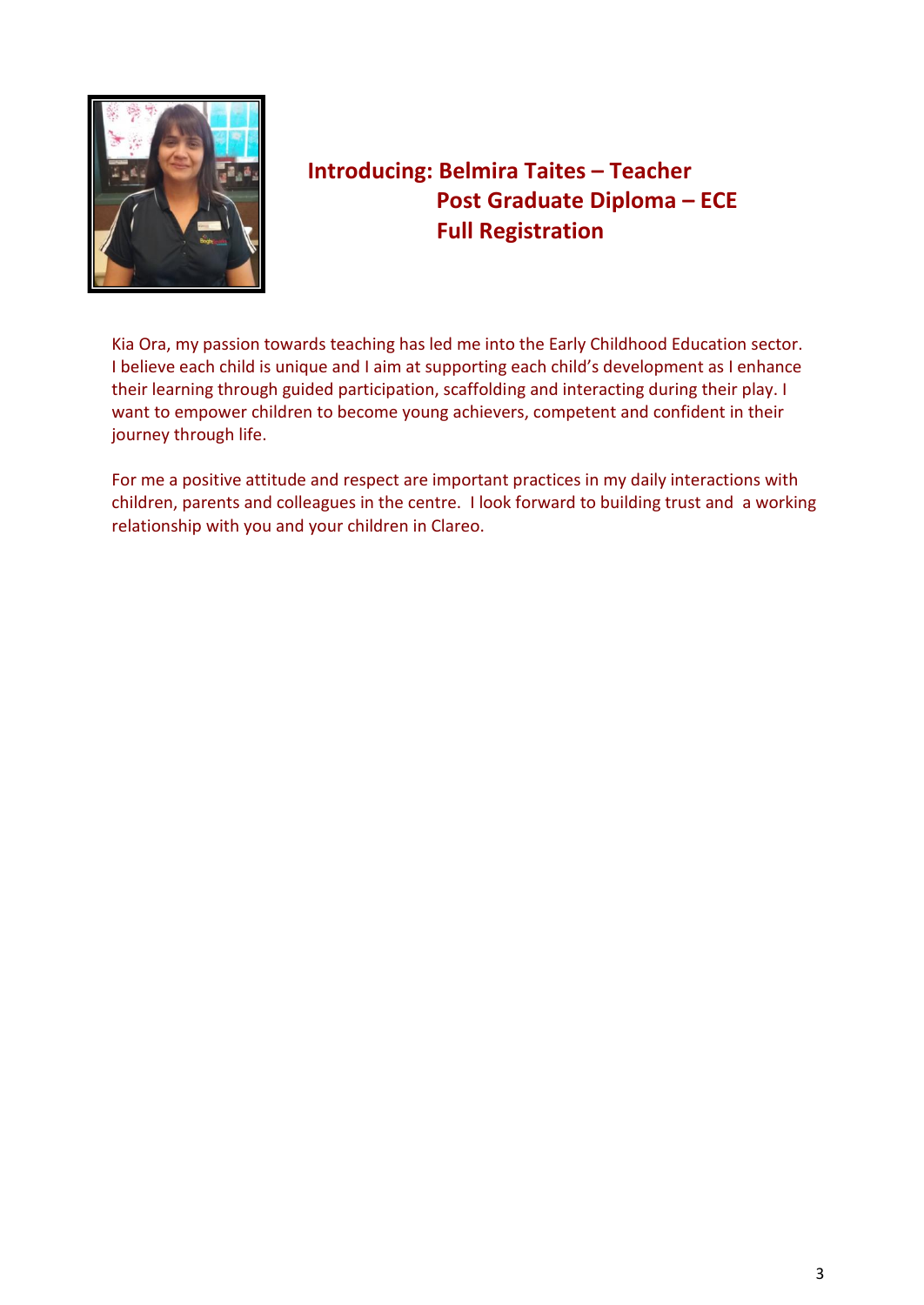#### **Flow of the day**

**N.B. The flow of the day is flexible and adapted to suit the flow of play and exploration of our children. We are flexible to children's needs and parents' requests in relation to food, sleep time and feed time.**

#### **7.00 - 8.00 am Breakfast Club**

Children are offered a variety of cereals such as cornflakes, rice bubbles, weetbix and wheat flakes with milk in the mornings for our early arrivals.

#### **8:00 – 9:00 am Arrival**

The children and their families are welcomed to the centre. The children are invited to get involved in experiences of their own choice or teacher directed (inside and outside).

#### **9.00 – 9.15 am Morning Whanau Time**

This is a time when children are encouraged to come inside and tidy up, prepare for mat-time by looking for their own place on the mat. It is a group time coming together to greet the children and teachers.

#### **9.15 – 9.30 am Morning Tea Time**

The children gather around the table and say a prayer before they start to eat. Morning tea is prepared by the cook and is served with water/milk and always a serving of fruit.

#### 9.**30 – 10.45 am Free Play/Structured Activities**

This is a time where the children are engaged in activities that are set up for them or they chose independently. The consistent indoor and outdoor flow also provides additional opportunities for deepening their exploration

#### **10.45 – 11.00 am Tidy Up Time**

Children are asked to come inside to tidy up and then they are encouraged to take off their hats, shoes, jumpers (their belongings) and put them away appropriately – thus consistently promoting self- help skills.

#### **11.00 – 11.15 am Story Time**

Children come on the mat and involved in story, action songs and also time to share their news.

#### **11.15 – 11.45 a.m. Lunch Time**

Children come together after washing their hands, select a seat, sing grace and enjoy a well balanced and nutritional cooked lunch. Throughout the mealtime children are given opportunities to develop reciprocal relationships and gain positive attitudes towards eating in a calm and relaxed manner.

#### **11.45 – 1:30 pm Sleep Time**

After washing their hands the children are encouraged to find their own bed-identified by photos. Most children sleep between 1hr to 2hrs.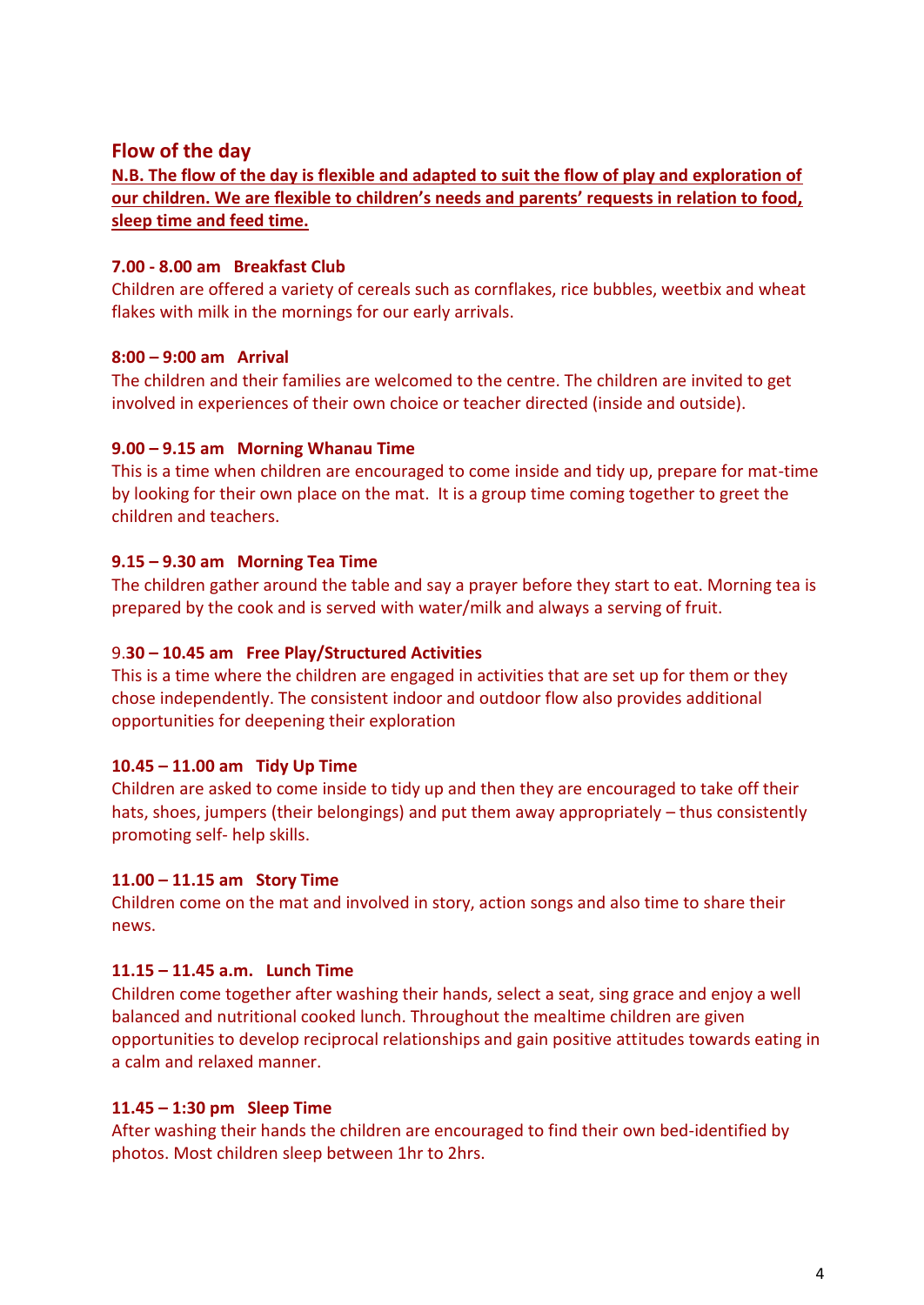#### **1:30 – 2.30 pm Tidy up and Quiet Choices**

Children are encouraged to use the bathroom or offered a nappy change and participate in quiet table top activities until all children are awake and beds but away.

#### **2.30 – 2.45 pm Afternoon Tea Time**

Again after washing their hands the children find a seat and say prayer and enjoy a healthy snack.

**2.45 – 3.00 pm Group Time** (Music, Dancing, Physical Play)

#### **3.00- 4.00 pm Free Play Choices**

Children engage in free play set activities, independently or in small groups, indoor or outdoor.

#### **4.00 – 5.15 pm Tidy Up Together**

Children and teachers help tidy up the inside and outside environment. They also regroup and say goodbye to those who go home.

#### **5.15 – 5.30 pm Late Snack**

Children complete hand washing, select a seat and say their karakia together. At this time the children have a small snack and drink before they head home.

#### **5.30 – 6.00 pm Story Time and Wind Down**

Teachers and children engage in quite time experiences in designated areas.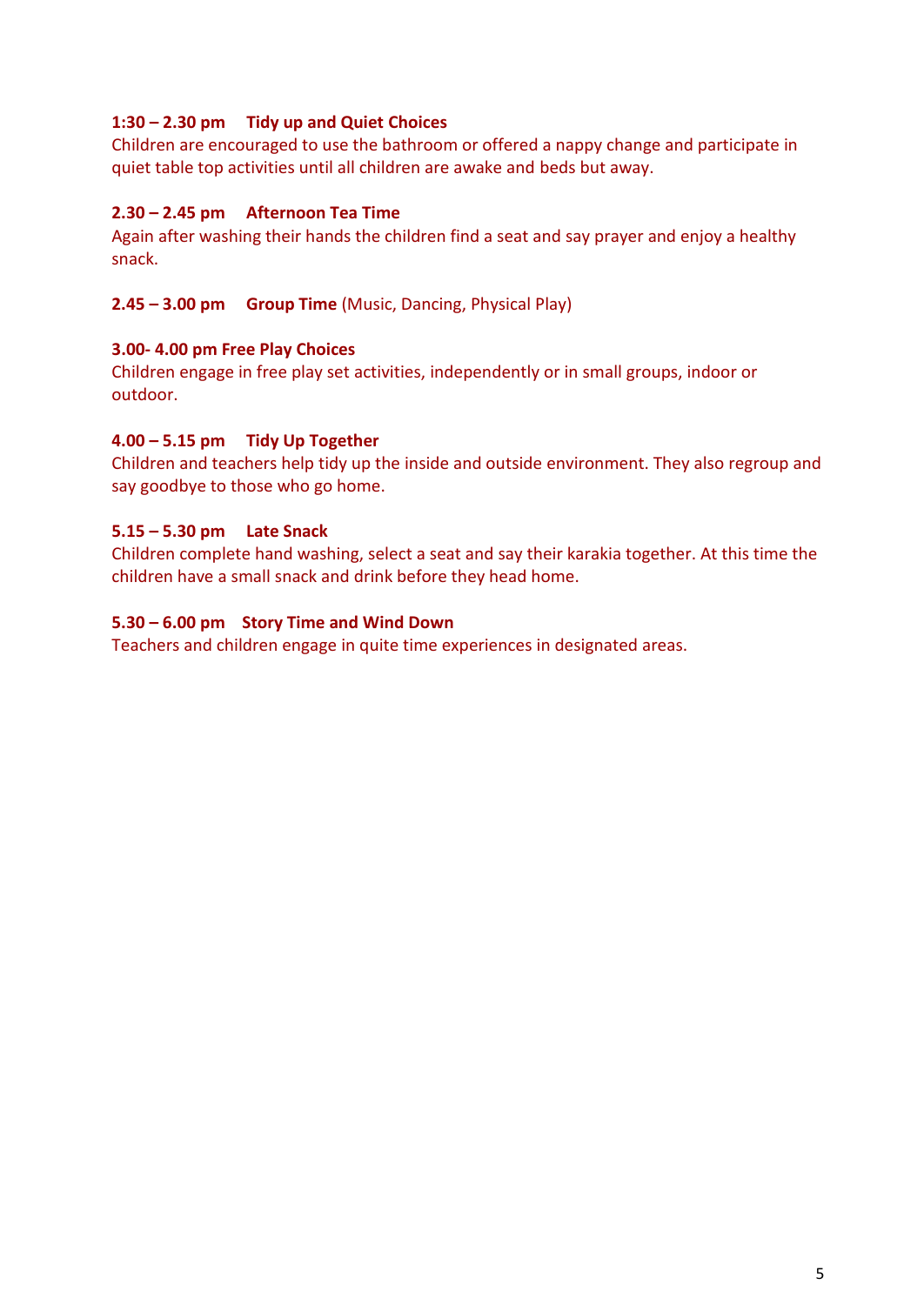### **Clareo Room Good Choices**

- **If it's cold we wear our jackets, hats and shoes.**
- **If it's hot we wear our sunhats.**
- **Our feet stay off the furniture.**
- **We tidy up after we finish an activity.**
- **We eat with our mouths closed.**
- **We say: "Stop! I don't like it. It hurts! "Whenever someone hurts us.**
- **We put our books back on the self when we finish reading them.**
- **We do not stand on our books.**
- **We use our quiet voices inside and our loud voices outside.**
- **We use our walking feet inside.**
- **We run outside.**
- **We keep our toys in the bag or we leave them in the car.**

If I forget my good choices:

My teacher will redirect me to another activity which they will oversee.

### **Library Visits**

We aim to visit the Henderson Library on a regular basis, taking small groups of children in a taxi van to Thursday story times as well as visiting at other times. We have established a good relationship with Catherine the children's librarian at Waitakere Public Library and she also comes once a month to read stories to the children here at Bright Sparks. Because we visit the library using public transport we will seek your written consent to allow your child to go. Library visits are a highlight for children and are always eagerly anticipated. We get out library books and children enjoy reading these in the intervening weeks.

### **Allergies & Food Requirements**

We cater for food allergies at Bright Sparks, preparing specific foods for children with allergies. Should you have any specific food requirements please talk to your child's teacher and/or ask to speak to our cook?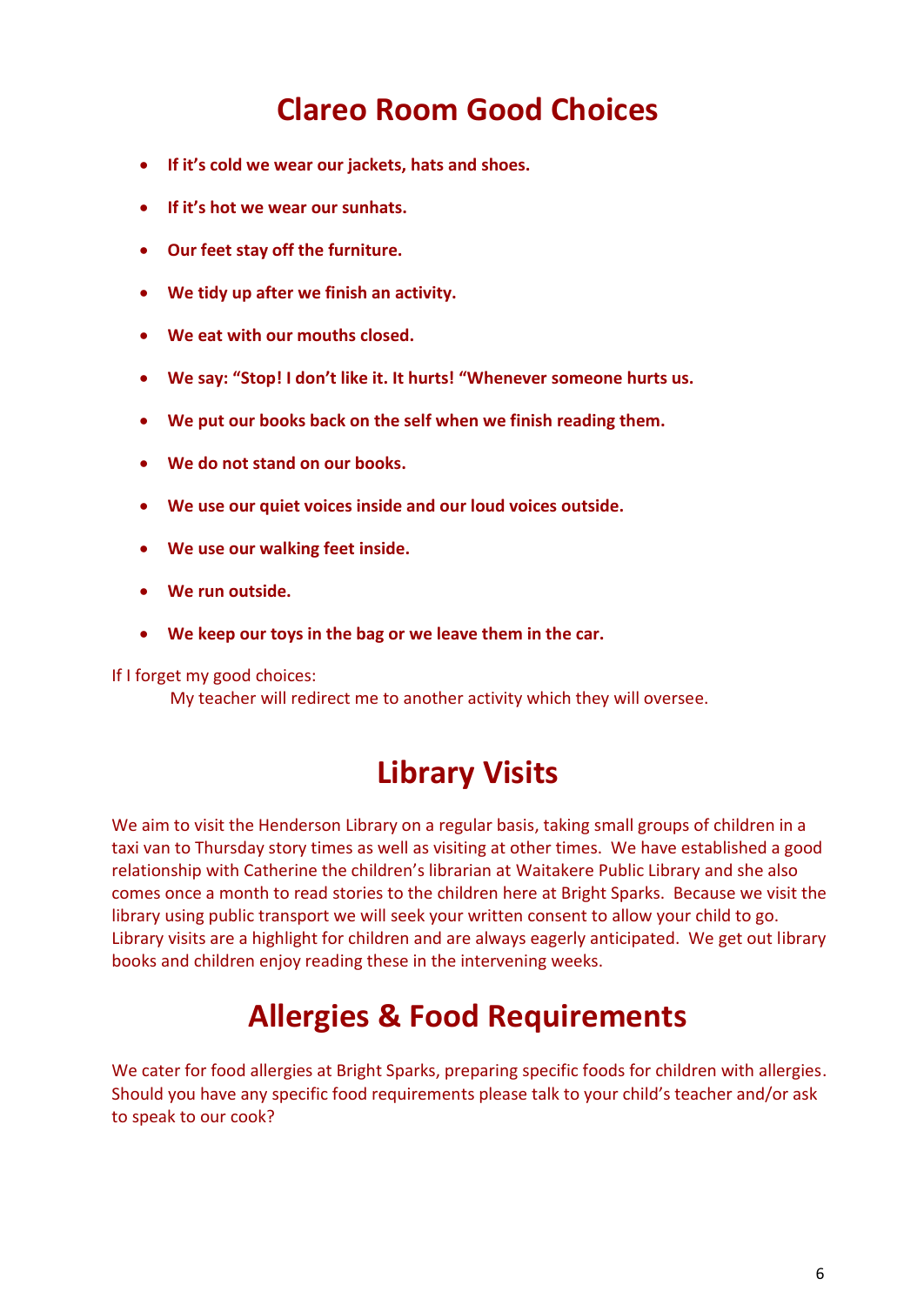### **Breakfast Club**

We recognise that may of our children are here at the centre early as parents have to travel to work and so we provide a mixture of cereals for our children with milk. If your child requires something other than cereal you are more than welcome to bring that with them or if they want a specific cereal that we do not supply you can bring that into the centre with you ensuring that it contains no nut of any sort. Please bring any other appropriate breakfast option and we will be more than happy to assist your child in organising this. Breakfast is given from 7:00 am to 8:00 am should you arrive after this time please do not be offended if we say no to providing breakfast after this time

### **Celebrating Birthdays**

We recognise that birthdays are special events in children's lives and should be celebrated. We are more than happy for parents to bring a birthday cake so that your child can celebrate their birthday with their friends. Parents and relatives are welcome to come. Birthdays are usually celebrated at afternoon tea time. Please liaise with one of your child's teachers at least a week before so we know this will be happening. Please ensure the cake is NUT-FREE and check with your child's teachers in terms of any other allergies you may need to be aware of. Please do not bring individualised party-bags for the children as we believe a shared cake is enough to celebrate a birthday, recognising that these are costly. We also do not want children to miss out if there are not enough bags. You are welcome to bring juice as a special treat but no fizzy drinks.

### **Local Walks**

We support children getting out to their local community by taking them on walks to different places. In the past we have walked to Te Pai Park, Scott's Seafood Place (to see the fishes) and the Trust Stadium. Getting out and about in the local community is an educational experience, offering children opportunities to learn about walking, exercise, having fun and noticing the small things you don't get to see from the window of a car. When you have enrolled your child, you would have granted permission for local walks so permission is not sought as we do not use public transport. If you have any concerns, please speak to one of the Clareo teachers.

### **Active Movement**

Active movement sessions was a Sport and Recreation New Zealand (SPARC) initiative for children under five and its about engaging in quality physical movement experiences, which develop and enhance the growth of the child. Early childhood experiences of quality physical movement strongly affect the healthy development of a child's brain – as well as their body. Bright Sparks have chosen to offer Active Movement sessions in the centre employing a specialist practitioner to provide these. Our Active Movement was designed and run by Kane Hancy who holds a Bachelors Degree in Recreation Sports but as he has moved to another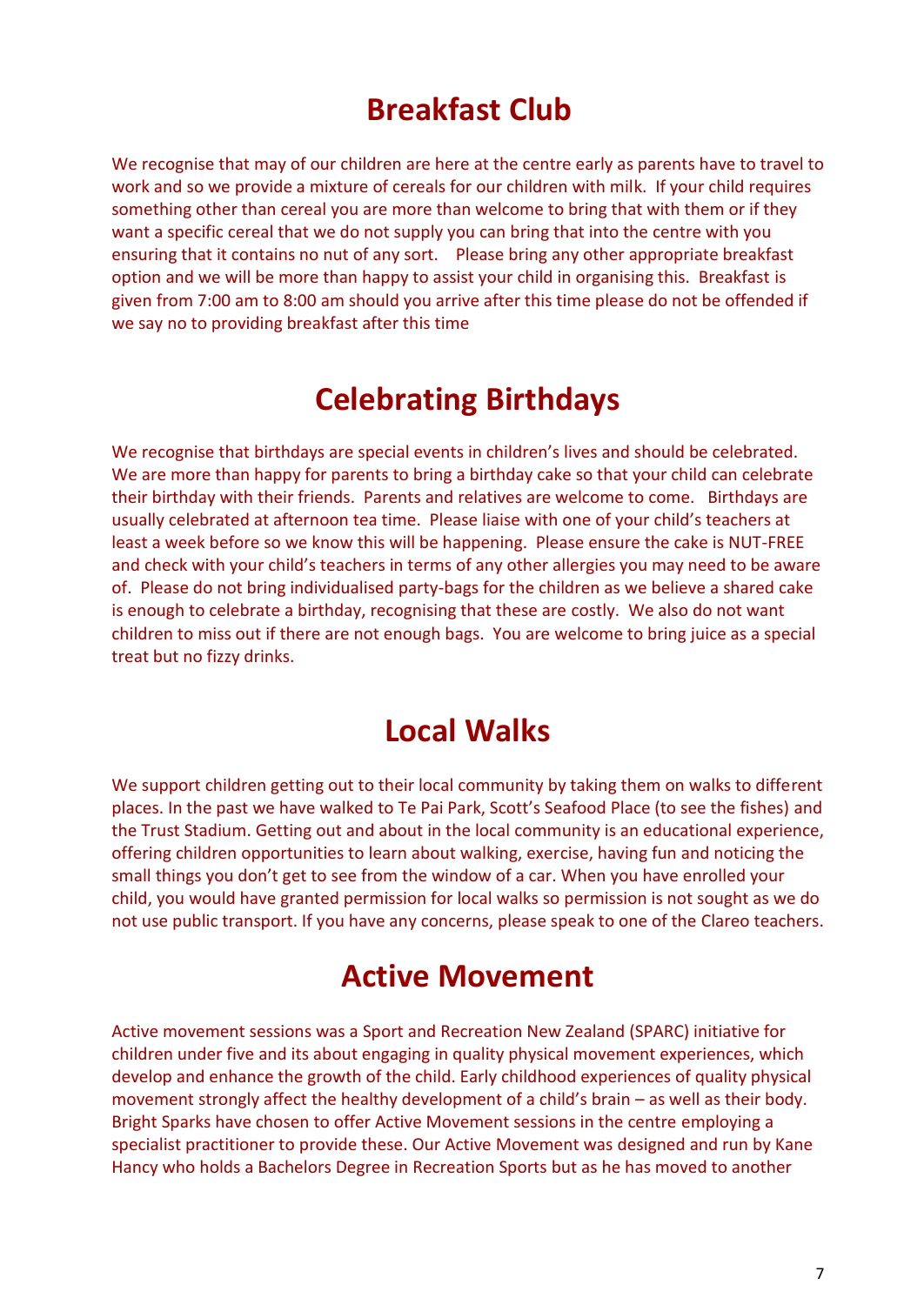country we had approached Rhonda Wheeler who visits the centre once a fortnight and she teaches the children ways to keep their bodies healthy through music and movement while also incorporating an awareness of what the children eat, promoting healthy foods, and sharing basic knowledge about how the body works.

### **Illness & Medicine Policy**

#### **Giving Medicine Protocol**

All prescription medicine must be given directly to the teachers or placed in the fridge on arrival. **DO NOT LEAVE ANY MEDICINE IN BAGS OR BASKETS** as our child have access to their bags for take out and putting in their belongings

Teachers must be informed if any medicine is be given to the child.

Medication must:

- Be signed for in the Medicine register
- Be in its original container
- Be in the name of the child
- Not exceed the stated dosage

CREAMS: if not prescribed will be given at teachers' discretion.

PAMOL/PARACETAMOL: will be administered with discretion ONLY for a shock or a rapidly rising temperature. Parents' permission is required. The parents will have to arrange for the child to be picked up as soon as possible. If the child's parents cannot be contacted, the stated emergency person will be contacted.

#### **Illness**

Bright Sparks Childcare undertakes to provide a safe and healthy environment for children and staff alike. It is advised that children stay away from the centre until there is no risk of spreading an illness.

Any child who has:

- A high temperature (over 37.5<sup>o</sup> C)
- A unidentified rash
- Been vomiting or had diarrhoea (the child must be clear for 48 hours before returning to the centre and a Doctor's Certificate will be required)
- Inflamed throat, eyes
- **•** Green, runny nose
- **•** Infected sores
- Weeping ears
- Eye infection while weeping
- Any infectious disease- please check Illness Policy for more details
- Head lice- child must be treated for a day before returning to the centre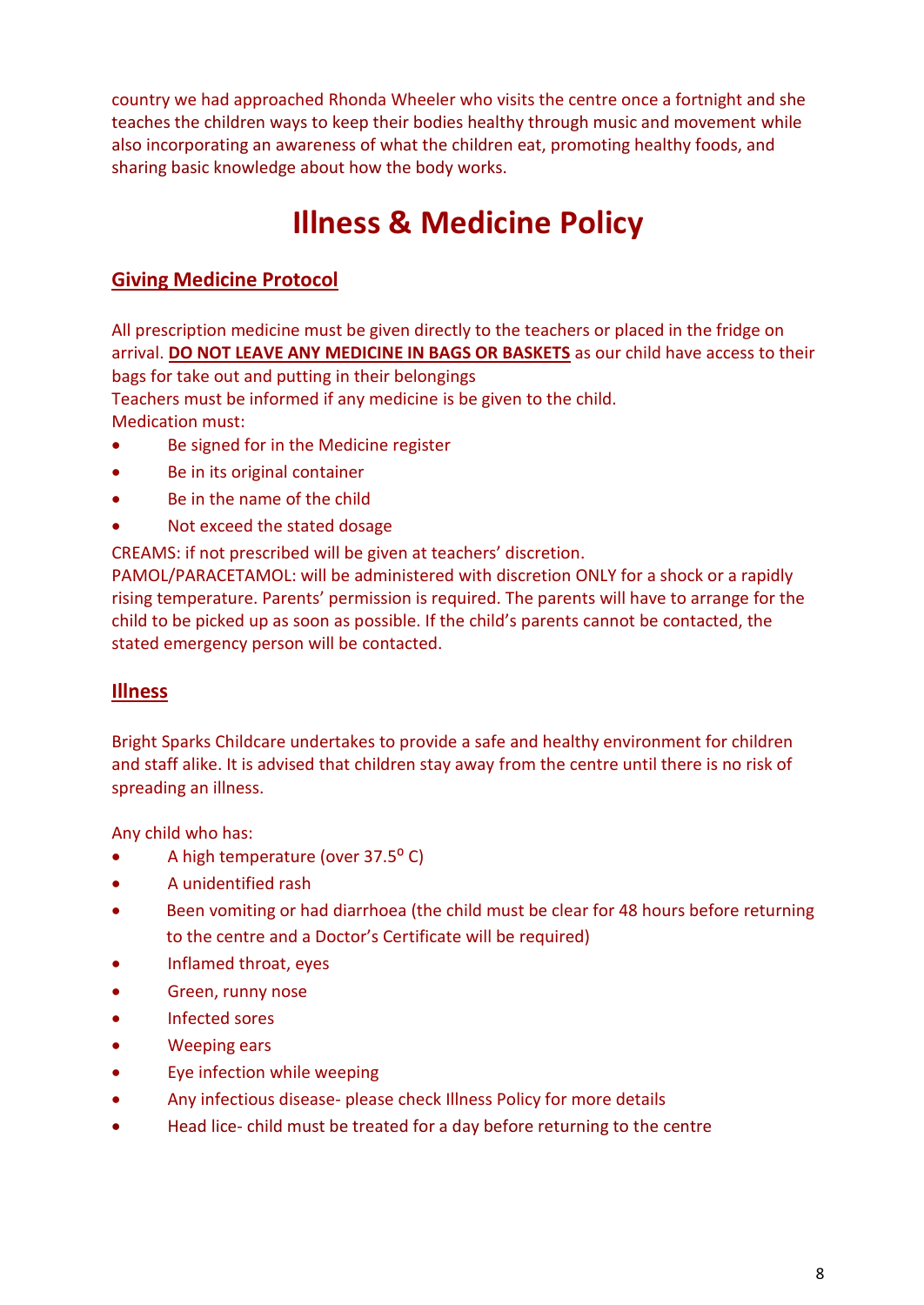Whenever a child becomes ill during the day the parents will be notified immediately and the child will be isolated (with a teacher/ Sick Bay) from the rest of the children until picked up (as soon as possible). Please notify the centre of any infections or illnesses: chickenpox, gastroenteritis, measles, conjunctivitis, croup, head lice, meningitis, ringworm etc.

### **Clothing for Clareo Room**

Please provide clothing that is suitable to the season. Please make sure all clothing is clearly labelled. We cannot take responsibility for things that get lost and are not named. In summer please provide shorts, t-shirts, skirts etc. No sleeveless tops please. Please also send swimsuits in with a named towel as children love to play in the water and under the sprinkler. Summer hats need to cover the face and the back of the neck. As per our policy, please apply sun block in the morning prior to attending Bright Sparks. The teachers will reapply this throughout the day.

In winter please provide raincoats, jackets, warm hats and gumboots. Children need to be able to get outside and experience the joy of jumping in puddles!! We do endeavour to place children's clothing back into their bags each day. If you are missing an item please ask one of the teachers.

### **Toilet Training**

All children learn to toilet train at different times and rates, so please don't be confused by wet clothes or even setbacks at times. If your child is having difficulty with this, please remember to provide at least three changes of clothes so if there are any accidents we can deal with these in a positive, reassuring way.

A record of your child's toileting can be found in the bathroom, next to the changing mat.

### **Bag Hooks**

Each child has an assigned hook. All Clareo children should have their own bag  $-$  a medium sized one preferably because as we have limited space for our school bags, big bags, overly full, clutter the bag space and make it difficult for children to access and keep their bags tidy.